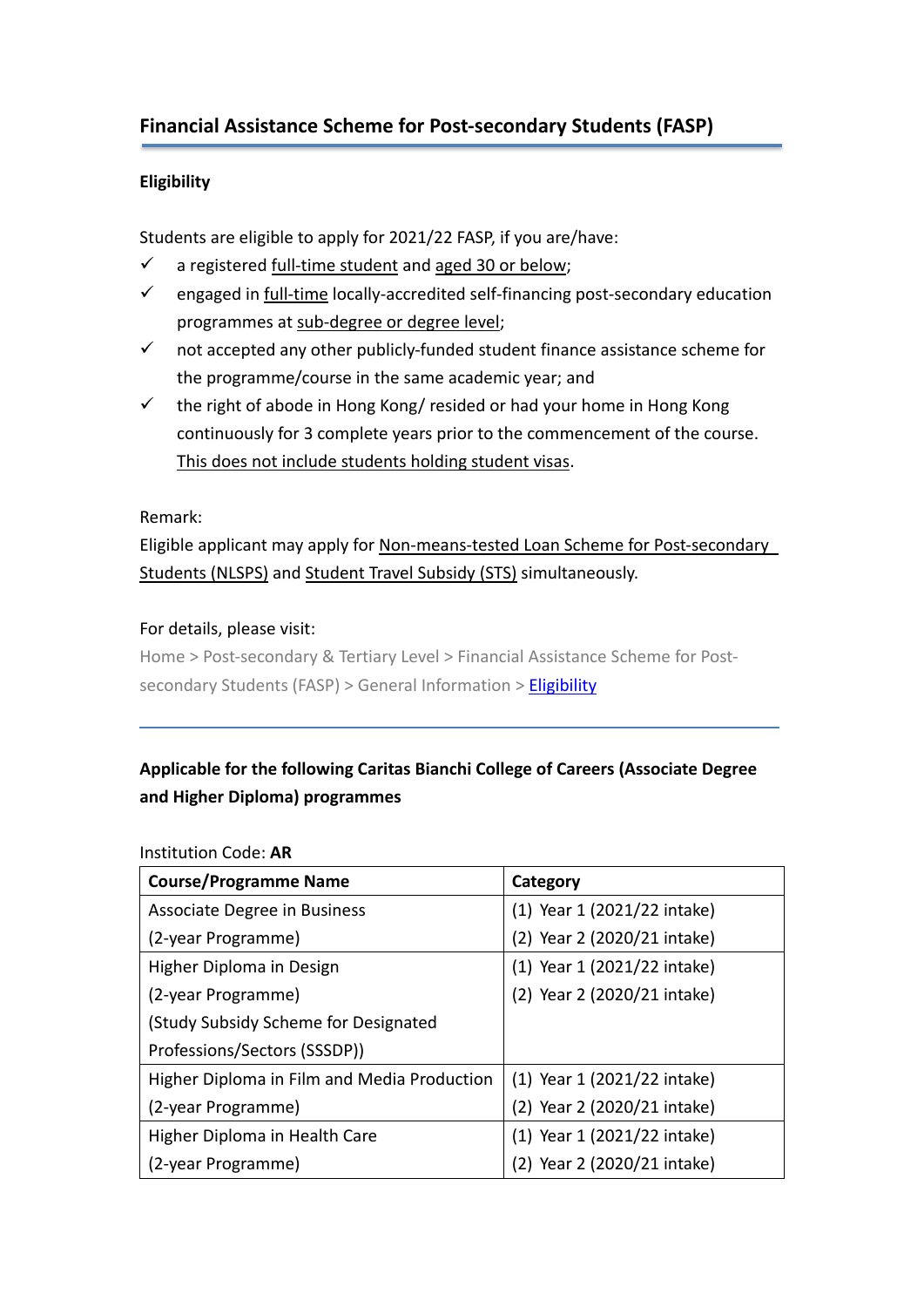| (Study Subsidy Scheme for Designated        |                             |
|---------------------------------------------|-----------------------------|
| Professions/Sectors (SSSDP))                |                             |
| Higher Diploma in Hospitality Management    | (1) Year 1 (2021/22 intake) |
| (2-year Programme)                          | (2) Year 2 (2020/21 intake) |
| (Study Subsidy Scheme for Designated        |                             |
| Professions/Sectors (SSSDP))                |                             |
| Higher Diploma in Human Services            | (1) Year 1 (2021/22 intake) |
| (2-year Programme)                          | (2) Year 2 (2020/21 intake) |
| Higher Diploma in Music Studies             | (1) Year 1 (2021/22 intake) |
| (2-year Programme)                          | (2) Year 2 (2020/21 intake) |
| Higher Diploma in Pharmaceutical Dispensing | (1) Year 1 (2021/22 intake) |
| (2-year Programme)                          | (2) Year 2 (2020/21 intake) |
| (Study Subsidy Scheme for Designated        |                             |
| Professions/Sectors (SSSDP))                |                             |

### For details, please visit:

Home > Post-secondary & Tertiary Level > Financial Assistance Scheme for Post-secondary Students (FASP) > General Information > Eligibility > [Course Coding Sheet](http://www.wfsfaa.gov.hk/sfo/pdf/common/faspcs/AR-CBCC.pdf)

# **Applicable for the following Caritas Institute of Higher Education (Higher Diploma and Degree) programmes**

| <b>Course/Programme Name</b>                         | Category                    |
|------------------------------------------------------|-----------------------------|
| Higher Diploma in Early Childhood Education          | (1) Year 1 (2021/22 intake) |
| (2-year Programme)                                   | (2) Year 2 (2020/21 intake) |
| Higher Diploma in Social Work                        | (1) Year 1 (2021/22 intake) |
| (2-year Programme)                                   | (2) Year 2 (2020/21 intake) |
| Bachelor of Arts (Honours) in Language and           | (1) Year 1 (2021/22 intake) |
| Liberal Studies                                      | (2) Year 2 (2020/21 intake) |
| (4-year Programme)                                   | (3) Year 3 (2019/20 intake) |
| (Non-means-tested Subsidy Scheme (NMTSS))            | (4) Year 4 (2018/19 intake) |
| Bachelor of Arts (Honours) in Translation            | (1) Year 1 (2021/22 intake) |
| Technology                                           | (2) Year 2 (2020/21 intake) |
| (4-year Programme)                                   |                             |
| (Non-means-tested Subsidy Scheme (NMTSS))            |                             |
| <b>Bachelor of Business Administration (Honours)</b> | (1) Year 1 (2021/22 intake) |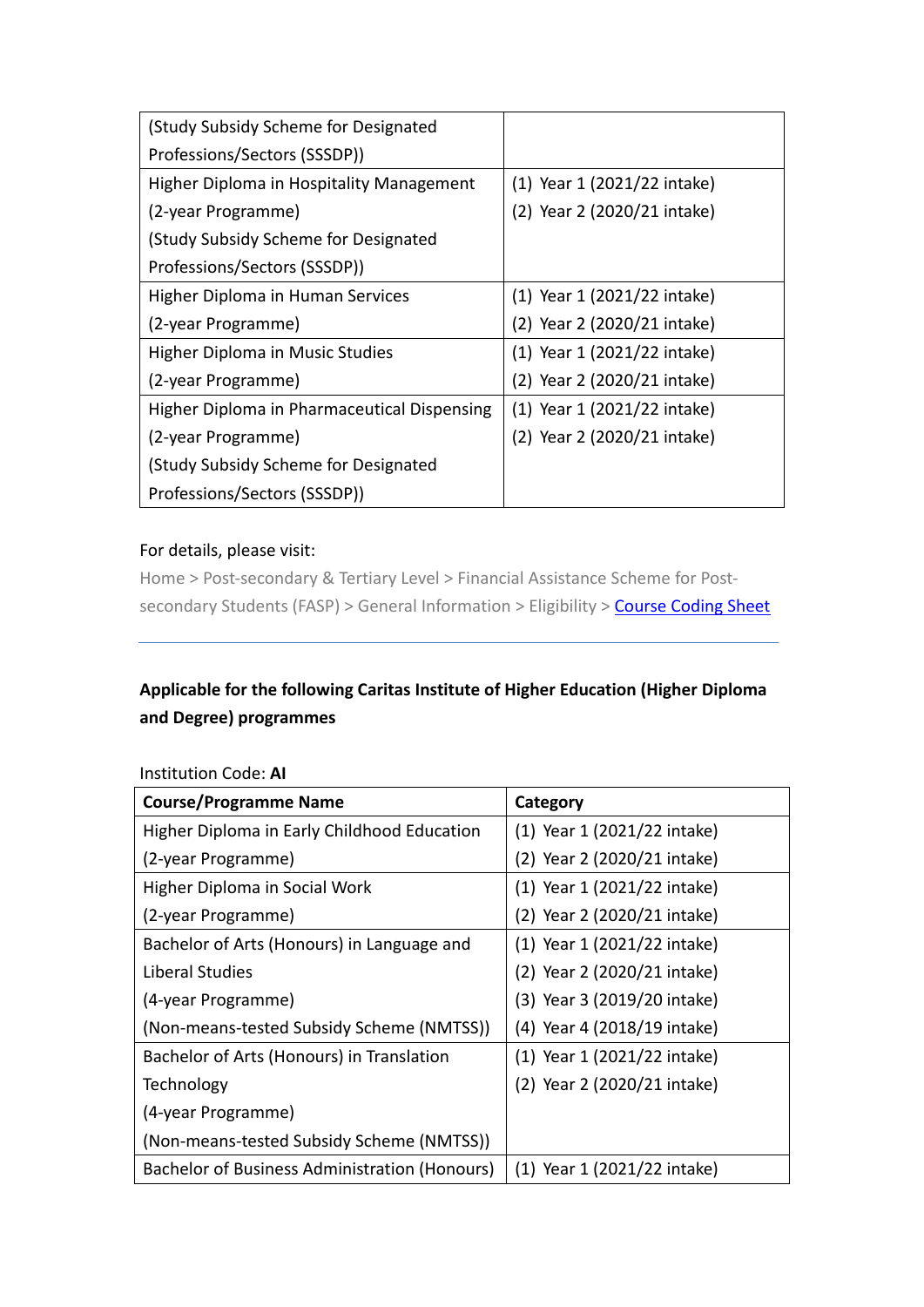| (4-year Programme)                           | (2) Year 2 (2020/21 intake) |
|----------------------------------------------|-----------------------------|
| (Non-means-tested Subsidy Scheme (NMTSS))    | (3) Year 3 (2019/20 intake) |
|                                              | (4) Year 4 (2018/19 intake) |
| Bachelor of Education (Honours) in           | (1) Year 1 (2021/22 intake) |
| Early Childhood Education                    | (2) Year 2 (2020/21 intake) |
| (4-year Programme)                           |                             |
| (Non-means-tested Subsidy Scheme (NMTSS))    |                             |
| <b>Bachelor of Nursing (Honours)</b>         | (1) Year 1 (2021/22 intake) |
| (5-year Programme)                           | (2) Year 2 (2020/21 intake) |
| (Study Subsidy Scheme for Designated         | (3) Year 3 (2019/20 intake) |
| Professions/Sectors (SSSDP))                 | (4) Year 4 (2018/19 intake) |
|                                              | (5) Year 5 (2017/18 intake) |
| Bachelor of Science (Honours) in Artificial  | (1) Year 1 (2021/22 intake) |
| Intelligence                                 | (2) Year 2 (2020/21 intake) |
| (4-year Programme)                           |                             |
| (Non-means-tested Subsidy Scheme (NMTSS))    |                             |
| Bachelor of Science (Honours) in Digital     | (1) Year 3 (2019/20 intake) |
| Entertainment                                | (2) Year 4 (2018/19 intake) |
| (4-year Programme)                           |                             |
| (Study Subsidy Scheme for Designated         |                             |
| Professions/Sectors (SSSDP))                 |                             |
| Bachelor of Science (Honours) in Digital     | (1) Year 1 (2021/22 intake) |
| <b>Entertainment Technology</b>              | (2) Year 2 (2020/21 intake) |
| (4-year Programme)                           |                             |
| (Study Subsidy Scheme for Designated         |                             |
| Professions/Sectors (SSSDP))                 |                             |
| Bachelor of Science (Honours) in             | (1) Year 1 (2021/22 intake) |
| Physiotherapy                                | (2) Year 2 (2020/21 intake) |
| (4-year Programme)                           |                             |
| (Non-means-tested Subsidy Scheme (NMTSS))    |                             |
| <b>Bachelor of Social Sciences (Honours)</b> | (1) Year 1 (2021/22 intake) |
| (4-year Programme)                           | (Mainstream: Psychology/    |
| (Non-means-tested Subsidy Scheme (NMTSS))    | Community Studies/ Social   |
|                                              | Work)                       |
|                                              | (2) Year 2 (2020/21 intake) |
|                                              | (Mainstream: Psychology or  |
|                                              | <b>Community Studies)</b>   |
|                                              | (3) Year 2 (2020/21 intake) |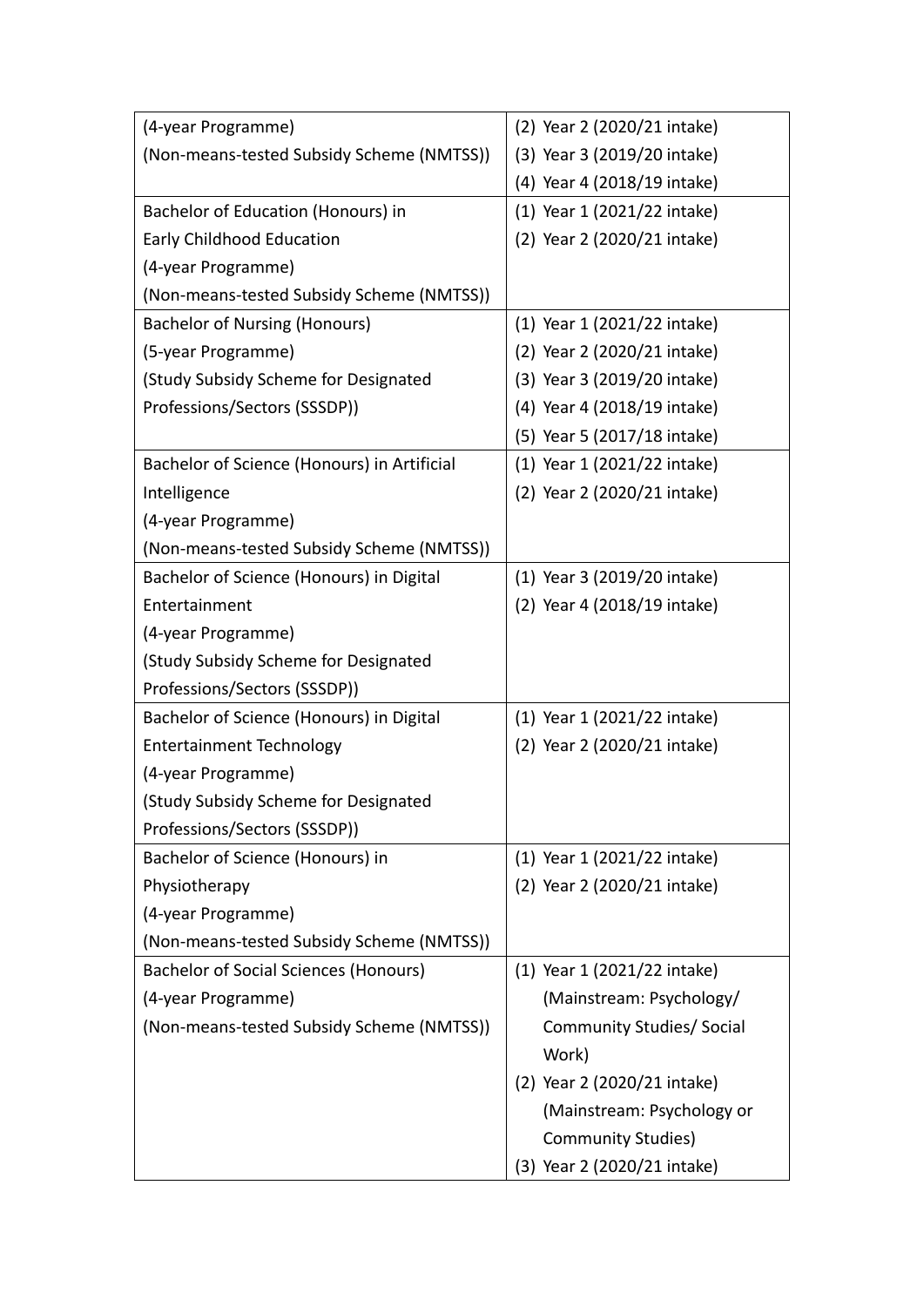|                                              | (Mainstream: Social Work)   |
|----------------------------------------------|-----------------------------|
|                                              | (4) Year 3 (2019/20 intake) |
|                                              | (Mainstream: Psychology or  |
|                                              | Community Studies)          |
|                                              | (5) Year 3 (2019/20 intake) |
|                                              | (Mainstream: Social Work)   |
|                                              | (6) Year 4 (2018/19 intake) |
|                                              | (Mainstream: Psychology or  |
|                                              | Community Studies)          |
|                                              | (7) Year 4 (2018/19 intake) |
|                                              | (Mainstream: Social Work)   |
| Higher Diploma in Enrolled Nursing (General) | (1) Year 1 (2021/22 intake) |
| <b>Study Subsidy Scheme for Designated</b>   |                             |
| Professions/Sectors (SSSDP))                 |                             |

## For details, please visit:

Home > Post-secondary & Tertiary Level > Financial Assistance Scheme for Post-secondary Students (FASP) > General Information > Eligibility > [Course Coding Sheet](http://www.wfsfaa.gov.hk/sfo/pdf/common/faspcs/AI-CIHE.pdf)

# **Applicable for the following Caritas Institute of Higher Education (Top-up Degree) programmes**

### Institution Code: **TI**

| <b>Course/Programme Name</b>               | Category                    |
|--------------------------------------------|-----------------------------|
| Bachelor of Arts (Honours) in Language and | (1) Year 2 (2021/22 intake) |
| Liberal Studies - Year 2 Entry             | (2) Year 3 (2020/21 intake) |
| (3-year Programme)                         | (3) Year 4 (2019/20 intake) |
| (Non-means-tested Subsidy Scheme (NMTSS))  |                             |
| Bachelor of Arts (Honours) in Language and | (1) Year 3 (2021/22 intake) |
| Liberal Studies - Year 3 Entry             | (2) Year 4 (2020/21 intake) |
| (2-year Programme)                         |                             |
| (Non-means-tested Subsidy Scheme (NMTSS))  |                             |
| Bachelor of Arts (Honours) in Translation  | (1) Year 2 (2021/22 intake) |
| Technology                                 | (2) Year 3 (2020/21 intake) |
| (3-year Programme)                         |                             |
| (Non-means-tested Subsidy Scheme (NMTSS))  |                             |
| Bachelor of Arts (Honours) in Translation  | (1) Year 3 (2021/22 intake) |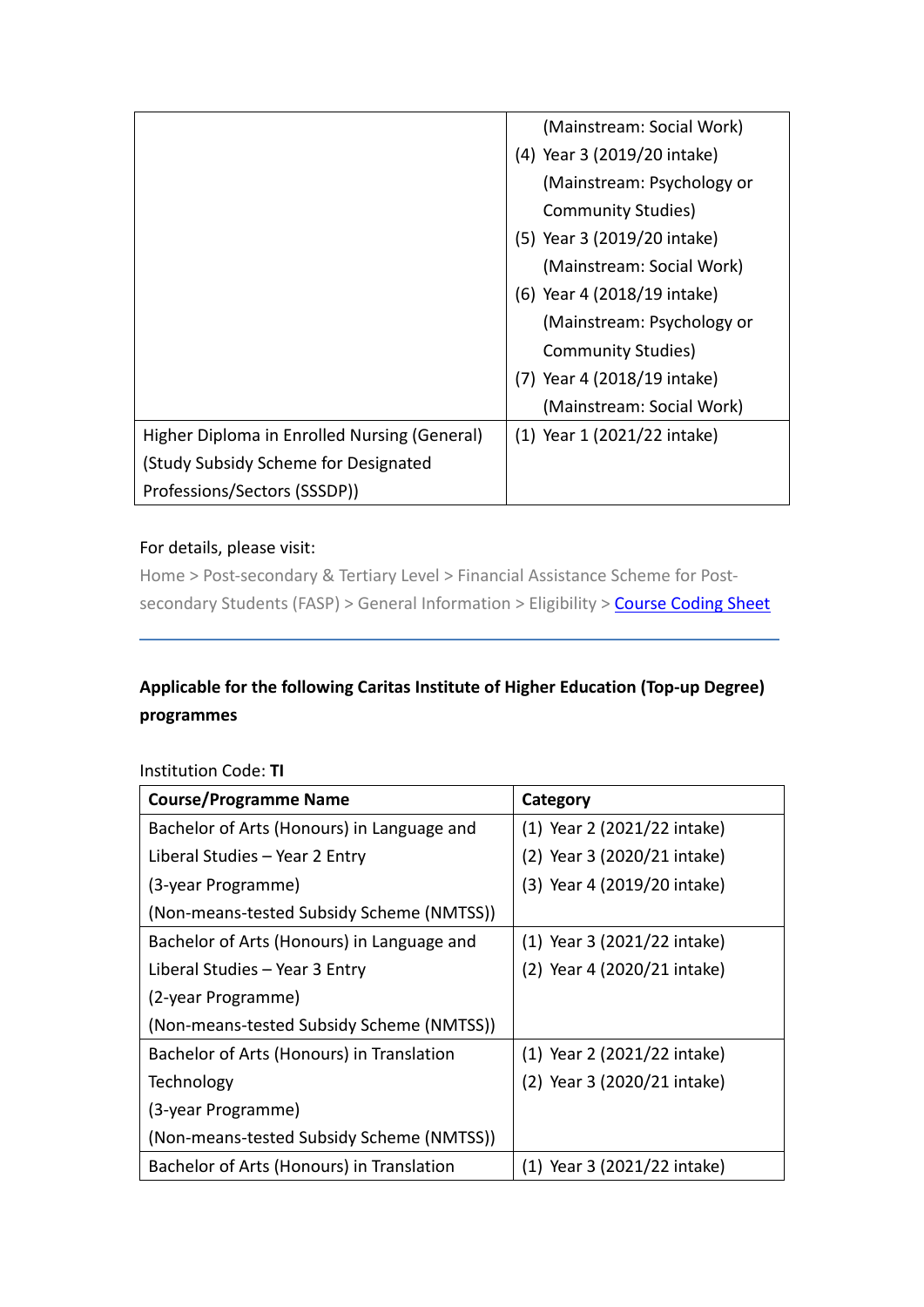| Technology                                           | (2) Year 4 (2020/21 intake)             |
|------------------------------------------------------|-----------------------------------------|
| (2-year Programme)                                   |                                         |
| (Non-means-tested Subsidy Scheme (NMTSS))            |                                         |
| <b>Bachelor of Business Administration (Honours)</b> | (1) Year 2 (2021/22 intake)             |
| - Year 2 Entry                                       | (2) Year 3 (2020/21 intake)             |
| (3-year Programme)                                   | (3) Year 4 (2019/20 intake)             |
| (Non-means-tested Subsidy Scheme (NMTSS))            |                                         |
| <b>Bachelor of Business Administration (Honours)</b> | (1) Year 3 (2021/22 intake)             |
| – Year 3 Entry                                       | (2) Year 4 (2020/21 intake)             |
| (2-year Programme)                                   |                                         |
| (Non-means-tested Subsidy Scheme (NMTSS))            |                                         |
| Bachelor of Education (Honours) in Early             | $(1)$ Year 3 $(2021/22 \text{ intake})$ |
| <b>Childhood Education</b>                           | (2) Year 4 (2020/21 intake)             |
| (2-year Programme)                                   |                                         |
| (Non-means-tested Subsidy Scheme (NMTSS))            |                                         |
| <b>Bachelor of Entrepreneurial Management</b>        | (1) Year 1 (2021/22 intake)             |
| (Honours) in                                         | (2) Year 2 (2020/21 intake)             |
| Design Business (2-year Programme)                   |                                         |
| Bachelor of Science (Honours) in Artificial          | (1) Year 2 (2021/22 intake)             |
| Intelligence                                         | (2) Year 3 (2020/21 intake)             |
| (3-year Programme)                                   |                                         |
| (Non-means-tested Subsidy Scheme (NMTSS))            |                                         |
| Bachelor of Science (Honours) in Artificial          | $(1)$ Year 3 $(2021/22 \text{ intake})$ |
| Intelligence                                         | (2) Year 4 (2020/21 intake)             |
| (2-year Programme)                                   |                                         |
| (Non-means-tested Subsidy Scheme (NMTSS))            |                                         |
| Bachelor of Science (Honours) in Digital             | (1) Year 2 (2021/22 intake)             |
| Entertainment - Year 2 Entry                         | (2) Year 3 (2020/21 intake)             |
| (3-year Programme)                                   |                                         |
| (Non-means-tested Subsidy Scheme (NMTSS))            |                                         |
| Bachelor of Science (Honours) in Digital             | (1) Year 2 (2021/22 intake)             |
| Entertainment Technology -                           | (2) Year 3 (2020/21 intake)             |
| Year 2 Entry                                         |                                         |
| (3-year Programme)                                   |                                         |
| (Non-means-tested Subsidy Scheme (NMTSS))            |                                         |
| Bachelor of Science (Honours) in Digital             | $(1)$ Year 3 $(2021/22 \text{ intake})$ |
| Entertainment - Year 3 Entry                         | (2) Yea r4 (2020/21 intake)             |
| (2-year Programme)                                   |                                         |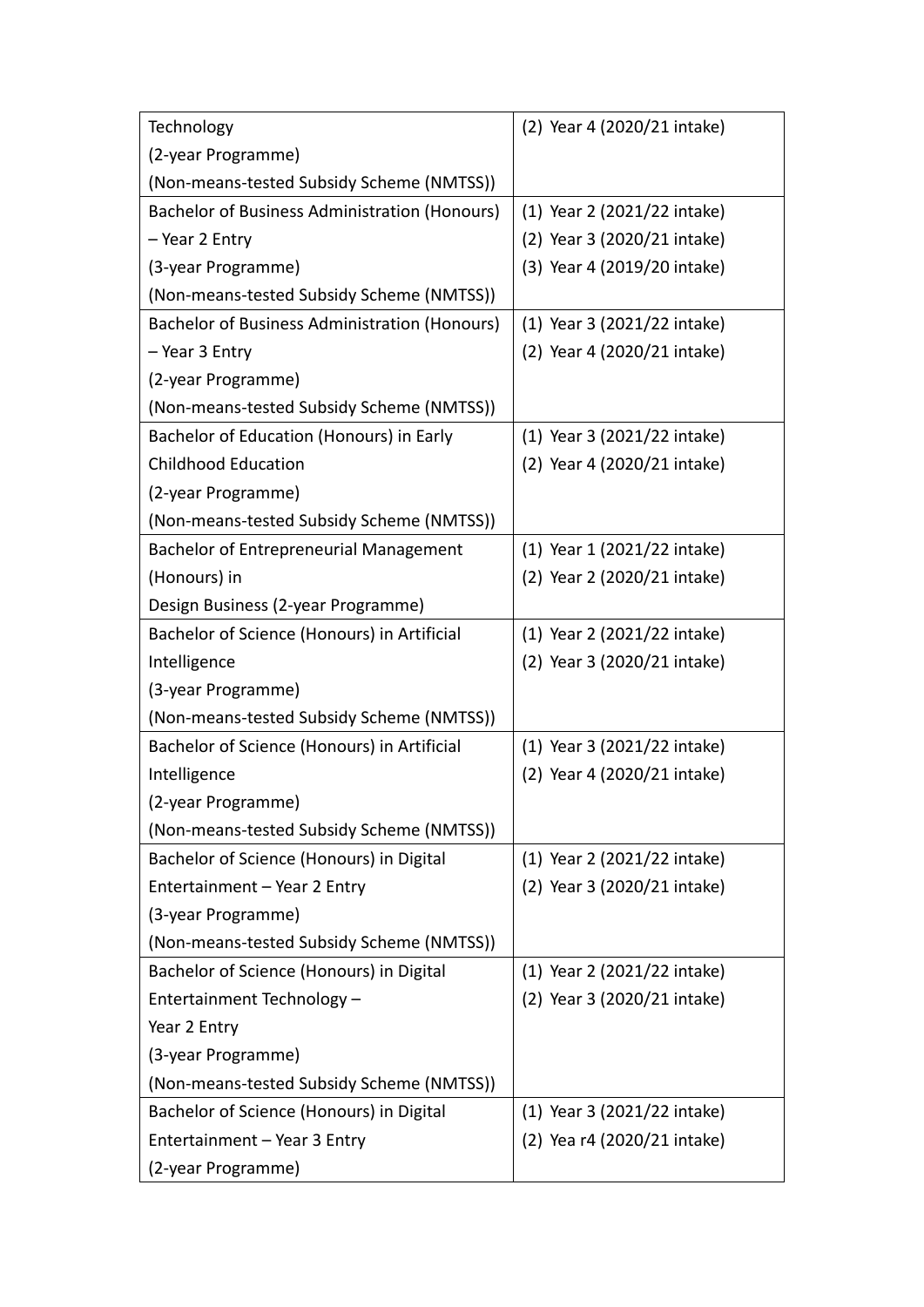| (Non-means-tested Subsidy Scheme (NMTSS))      |                             |
|------------------------------------------------|-----------------------------|
| Bachelor of Science (Honours) in Digital       | (1) Year 3 (2021/22 intake) |
| Entertainment Technology-                      | (2) Year 4 (2020/21 intake) |
| Year 3 Entry                                   |                             |
| (2-year Programme)                             |                             |
| (Non-means-tested Subsidy Scheme (NMTSS))      |                             |
| Bachelor of Social Sciences (Honours) - Year 2 | (1) Year 2 (2021/22 intake) |
| Entry                                          | (Mainstream: Psychology or  |
| (3-year Programme)                             | <b>Community Studies)</b>   |
| (Non-means-tested Subsidy Scheme (NMTSS))      | (2) Year 3 (2020/21 intake) |
|                                                | (Mainstream: Psychology or  |
|                                                | Community Studies)          |
|                                                | (3) Year 4 (2019/20 intake) |
|                                                | (Mainstream: Psychology or  |
|                                                | <b>Community Studies)</b>   |
| Bachelor of Social Sciences (Honours) - Year 3 | (1) Year 3 (2021/22 intake) |
| Entry                                          | (Mainstream: Psychology or  |
| (2-year Programme)                             | <b>Community Studies)</b>   |
| (Non-means-tested Subsidy Scheme (NMTSS))      | (2) Year 3 (2021/22 intake) |
|                                                | (Mainstream: Social Work)   |
|                                                | (3) Year 4 (2020/21 intake) |
|                                                | (Mainstream: Psychology or  |
|                                                | <b>Community Studies)</b>   |
|                                                | (4) Year 4 (2020/21 intake) |
|                                                | (Mainstream: Social Work)   |

#### For details, please visit:

Home > Post-secondary & Tertiary Level > Financial Assistance Scheme for Postsecondary Students (FASP) > General Information > Eligibility > [Course Coding Sheet](http://www.wfsfaa.gov.hk/sfo/pdf/common/faspcs/TI-CIHE.pdf)

# **Level of Financial Assistance**

Your eligibility for financial assistance depends on the financial position of your family. The level of assistance will be determined by a two-tier means test involving your family income and assets.

Maximum amount of grant/loan in 2021/22 academic year: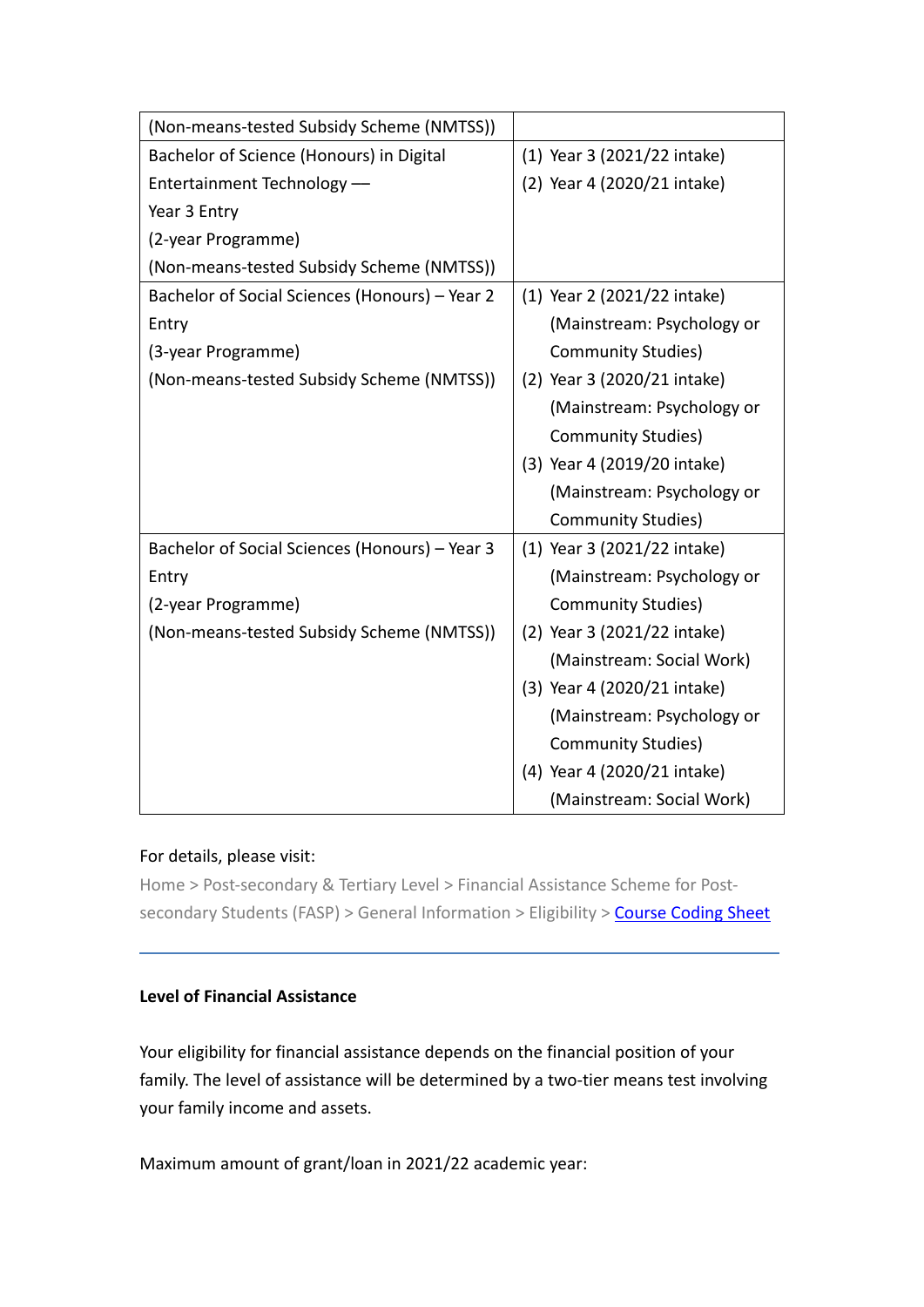| <b>Type</b>             | <b>Assistance Level</b>                                |
|-------------------------|--------------------------------------------------------|
| Tuition fee grant       | Annual tuition fee payable to a ceiling of HK\$86,570. |
| Academic expenses grant | The maximum amount is HK\$8,380.                       |
| Living expenses loan    | The maximum amount is HK\$53,890.                      |
| Additional academic     | An additional grant of up to \$9,150.                  |
| expenses grant for      |                                                        |
| students with special   |                                                        |
| educational needs       |                                                        |

Remark:

Interest at a rate of 1% per annum shall be charged on the loan borrowed from the commencement date of the loan Repayment Period.

### To have a rough estimation on the repayment amount, please visit:

Home > Post-secondary & Tertiary Level > Financial Assistance Scheme for Post-secondary Students (FASP) > General Information > [Level of Financial Assistance](http://www.wfsfaa.gov.hk/sfo/en/postsecondary/fasp/general/assistance.htm)

### **Application Procedures**

1. Please read the [Guidance Notes](http://www.wfsfaa.gov.hk/sfo/pdf/common/Form/fasp/FASP_1B.pdf) carefully and use "SFO E-link – [My Applications"](https://ess.wfsfaa.gov.hk/essprd/jsp/app/apps0101.jsp?language=en) to submit an online application.

**Application deadline:**

- **(a) For students admitted to the above eligible programmes before 2021/22: 25 June 2021**
- **(b) For students admitted to the above eligible programmes in 2021/22: 30 September 2021**
- 2. Applicants should submit the signed declaration and supporting documents to SFO within 7 days from the date of submission of online application:
	- (a) Through online upload; or
	- (b) By mail or by hand to the SFO (FASP Section)
- 3. In general, applicants will be notified of the result within two months, if the information provided is complete.

Remark:

Application received after the deadline will NOT be accepted in normal circumstance.

For details, please visit: